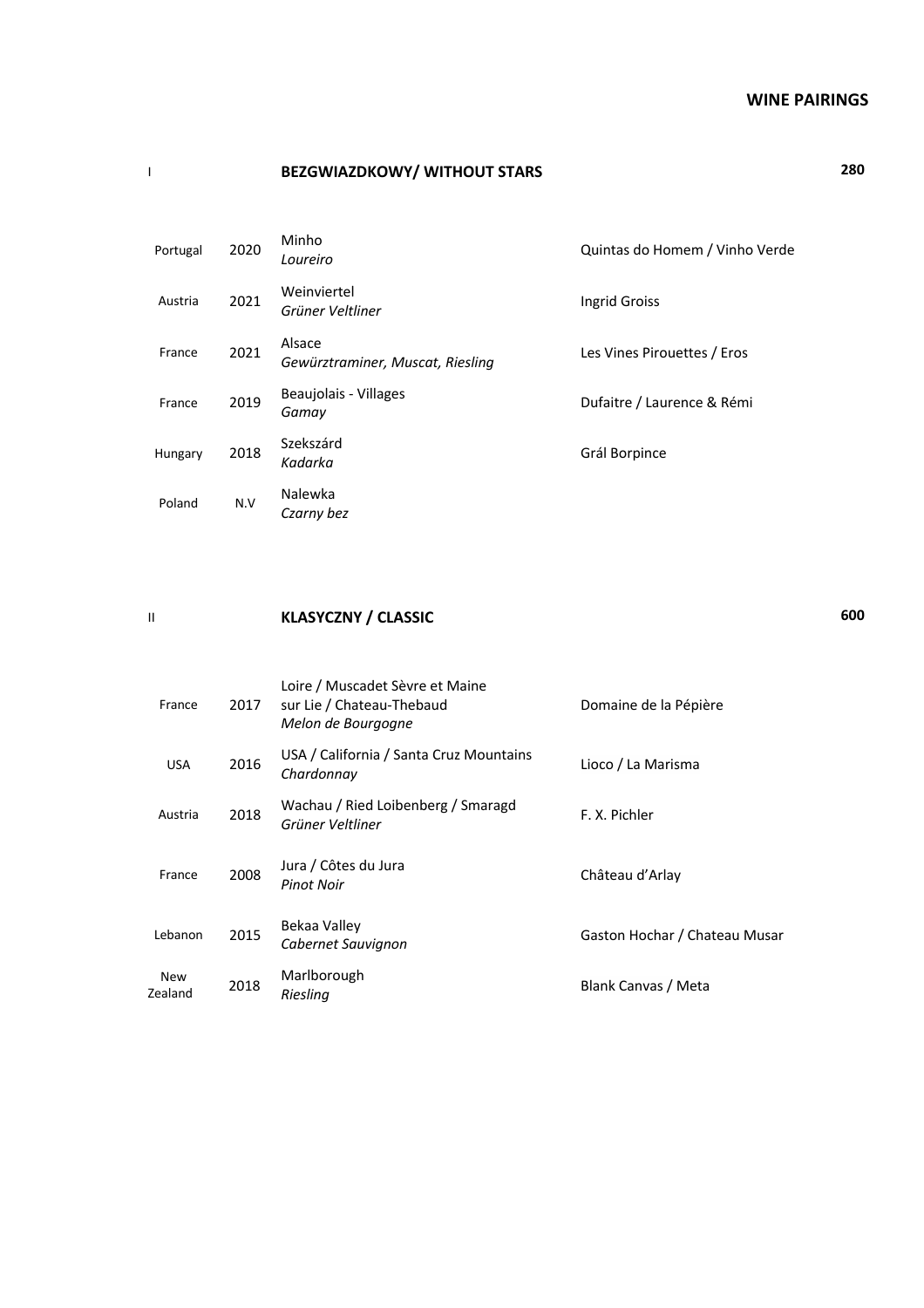#### **WINA NA KIELISZKI / WINES BY THE GLASS** 150 ml

# **WINA MUSUJĄCE / SPARKLING WINES**

| Poland     | Lubuskie / Grabin<br>Riesling                                              | Winnica Marcinowice /<br>Grzegorz Runowski   | N.V. | 52  |
|------------|----------------------------------------------------------------------------|----------------------------------------------|------|-----|
| Hungary    | Balaton / Badascony<br><b>Pinot Noir</b>                                   | Istvana Bencze / Blanc de Noirs "R"          | 2014 | 108 |
|            | <b>WINA BIAŁE / WHITE WINES</b>                                            |                                              |      |     |
| Poland     | Lubelskie / Wólka Złojecka<br>Solaris, Hibernal, Seyval Blanc              | Artur Podhajny / Cuvee White                 | 2019 | 40  |
| Spain      | Valencia / Utiel-Reguena<br>Malvasia, Macabeo, Merseguera, +2              | Bruno Murciano / Las Blancas                 | 2020 | 44  |
| Austria    | Weinviertel / Ried In der Schablau<br>Grüner Veltliner                     | Ingrid Groiss / DAC Reserve                  | 2020 | 52  |
| Hungary    | Tokaj / Szárhegy<br>Furmint                                                | Patricius / Furmint Selection                | 2018 | 64  |
|            | <b>CORAVIN BIAŁE / CORAVIN WHITE</b>                                       |                                              |      |     |
| <b>USA</b> | USA / California / Anderson Valley<br>Chardonnay                           | Lioco / Demuth                               | 2016 | 124 |
| France     | Rhone Valley / Condrieu<br>Viognier                                        | Pierre Gaillard                              | 2018 | 128 |
|            | <b>WINA CZERWONE / RED WINES</b>                                           |                                              |      |     |
| Poland     | Lubelskie / Wólka Złojecka<br>Rondo                                        | Artur Podhajny                               | 2020 | 40  |
| France     | <b>Rhone Valley</b><br>Syrah                                               | Jeanne Gaillard / Terres de Mandarin         | 2020 | 48  |
| Poland     | Świętokrzyskie / Radoszki<br>Merlot, Cabernet Sauvignon                    | Wojciech Król                                | 2018 | 72  |
|            | <b>CORAVIN CZERWONE / CORAVIN RED</b>                                      |                                              |      |     |
| France     | Rhone Valley / Cháteaunauf-du-Pape<br>Syrah, Grenache, Mourvedre, Cinsault | Domaine Du Vieux Lazaret / Famile Quiot 2019 |      | 100 |
| Lebanon    | Bekaa Valley<br>Cabernet Sauvignon                                         | Gaston Hochar / Chateau Musar                | 2015 | 128 |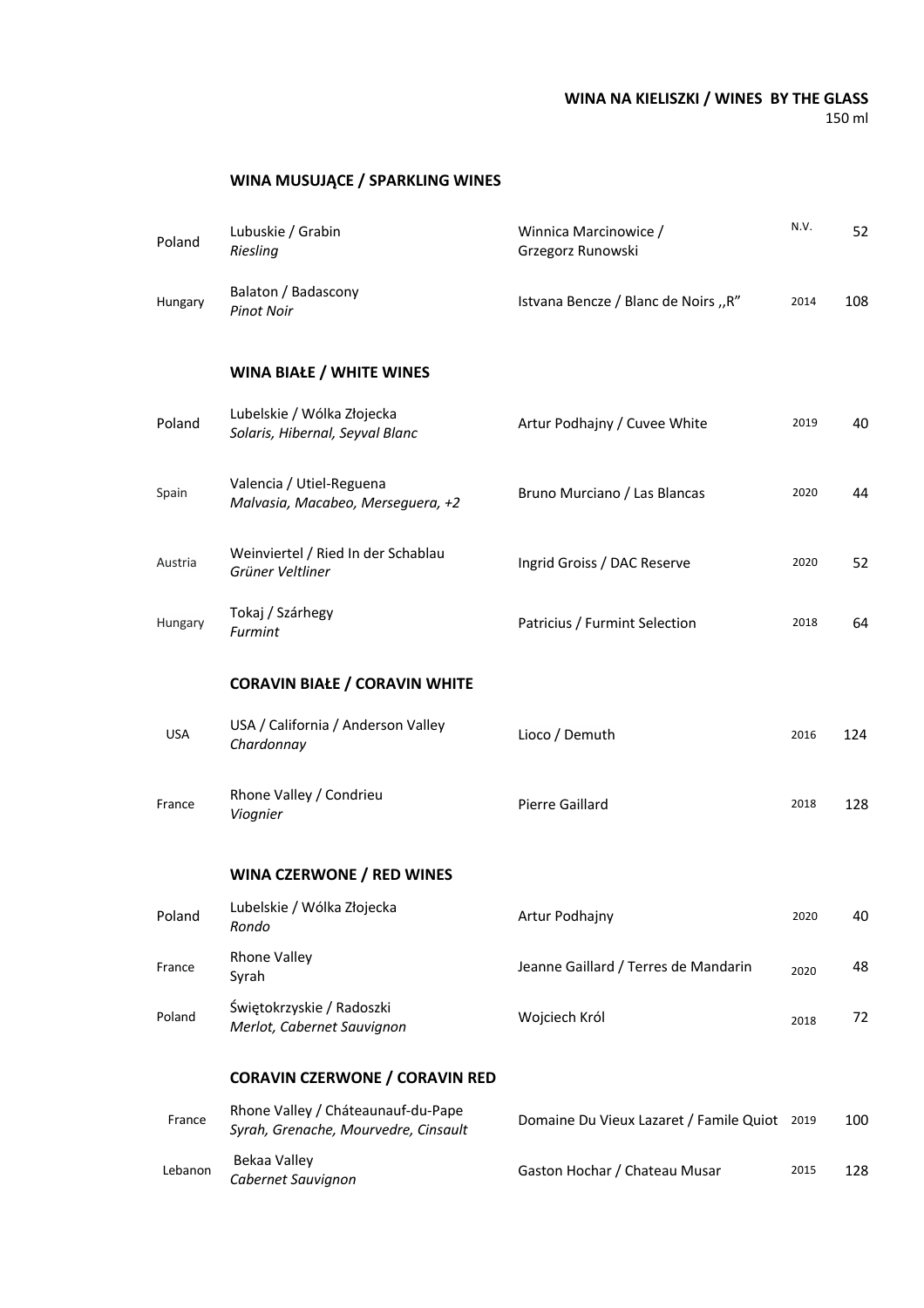# **WINA SŁODKIE / SWEET WINES** 100 ml

| Hungary              | Tokaj<br>Furmint                   | Patricius / Szamorodni       | 2013 | 48  |
|----------------------|------------------------------------|------------------------------|------|-----|
| Germany              | Ahr / Dernau<br>Spätburgunder      | Weingut Kreuzberg            | 2017 | 84  |
| Hungary              | Tokaj<br>Furmint, Hárslevelű, Zéta | Patricius / 5 Puttonyos Aszú | 2017 | 104 |
| <b>New</b><br>Zeland | Marlborough<br>Riesling            | Blank Canvas / Meta          | 2018 | 106 |
| Austria              | Traisental / Eiswein<br>Riesling   | Markus Huber                 | 2016 | 130 |

# **PÓŁ BUTELKI / HALF BOTTLE (0.375ml) BIAŁE / WHITE**

| France  | Alsace<br>Gewürztraminer                                  | Maison Boeckel              | 2018 | 130 |
|---------|-----------------------------------------------------------|-----------------------------|------|-----|
| France  | Alsace<br>Riesling                                        | Maison Boeckel / Brandluft  | 2019 | 130 |
| France  | Loire / Sancerre<br>Sauvignon Blanc                       | Bernard Reverdy et Fils     | 2017 | 150 |
| France  | Bourgogne / Chablis /<br>Fourchaume 1er Cru<br>Chardonnay | Domaine du Colombier        | 2020 | 200 |
| Austria | Weinland / Kremstal<br>Grüner Veltliner                   | Nigl / Privat / Pellingen 1 | 2013 | 320 |

# **PÓŁ BUTELKI / HALF BOTTLE (0.375ml) CZERWONE / RED**

| Italy  | Toscana / Chianti<br>Sangiovese, Colorino del Valdarno      | Castello di Poppiano       | 2017 | 130 |
|--------|-------------------------------------------------------------|----------------------------|------|-----|
| France | Rhone Valley / Saint Joseph<br>Syrah                        | Monteillet                 | 2017 | 210 |
| Italy  | Piedmont / Barolo / Castiglione Falletto<br>Nebbiolo        | Azelia                     | 2012 | 300 |
| Italy  | Veneto / Amarone Classico<br>Corvina, Rondinella, Corvinone | Azienda Agricola Le Ragose | 2008 | 320 |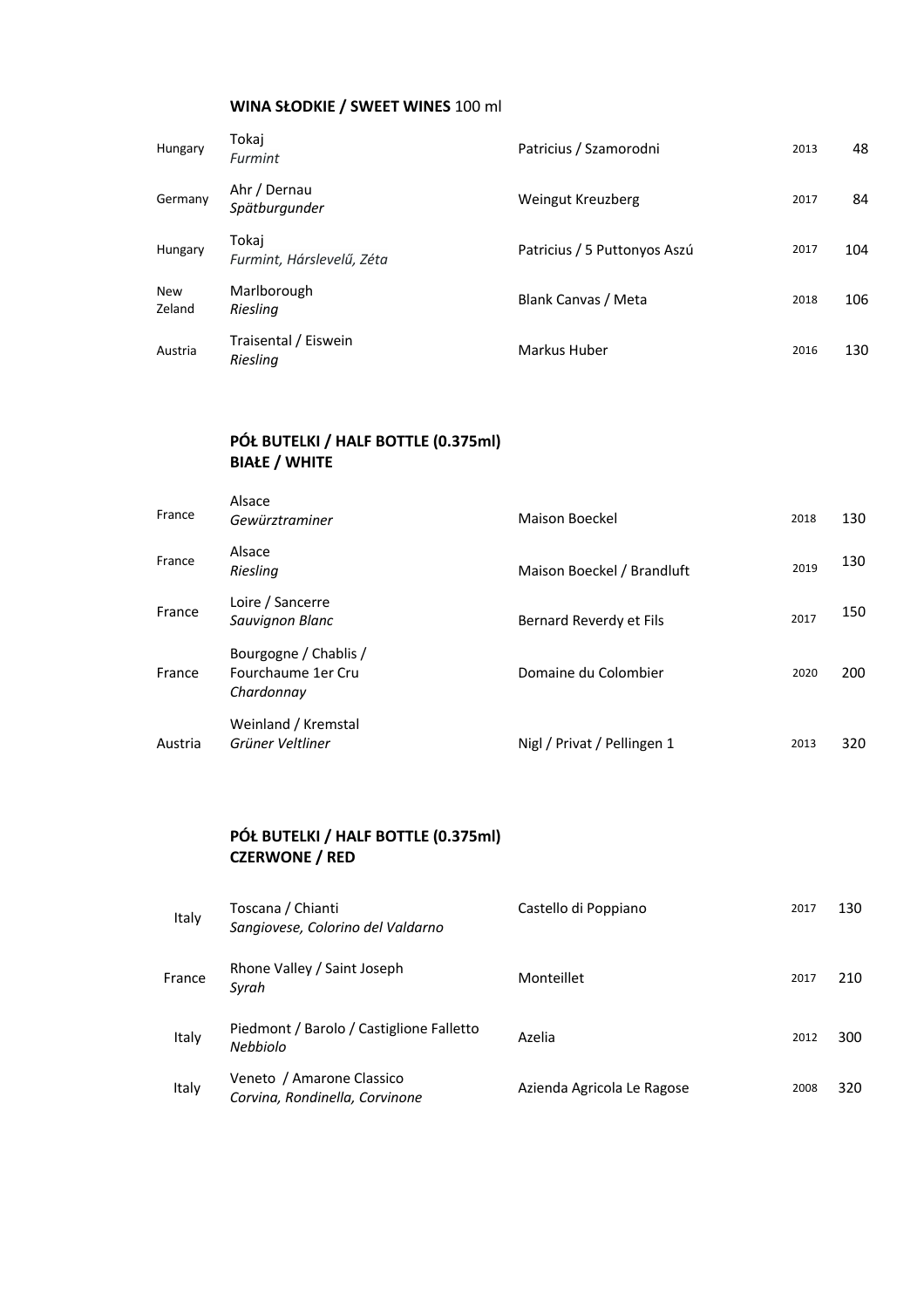# **FRANCJA / FRANCE**

| 2020 | Alsace / Pet - Nat<br>Sylvaner                                                  | <b>Maison Boeckel</b>                       | 240  |
|------|---------------------------------------------------------------------------------|---------------------------------------------|------|
| N.V. | Loire / Crémant de Loire / Rosé / Brut<br>Cabernet Franc                        | Bouvet -Ladubay / Excellence                | 250  |
| N.V. | Jura / Cremant de Jura / Brut<br>Chardonnay, Pinot Noir                         | Baud Génération 9 / Sauvage                 | 260  |
| N.V  | Champagne / Vertus Premier Cru<br>Chardonnay                                    | Doyard-Mahé / Empreinte                     | 400  |
| N.V. | Champagne / Pierry / Rosé / Extra Brut<br>Chardonnay, Pinot Meunier, Pinot Noir | Jean-Marc Sélèque / Solessence              | 500  |
| 2014 | Champagne / Polisot / Extra Brut<br><b>Pinot Noir</b>                           | Marie Courtin / Efflorescence               | 640  |
| N.V  | Champagne / Extra Brut<br>Pinot Noir, Chardonnay, Pinot Meunier                 | Bollinger / Special Cuvée / Limited Edition | 750  |
| 2013 | Champagne / Ambonnay /<br>Chouilly Grand Cru / Brut Nature<br>Chardonnay        | <b>Benoit Marguet</b>                       | 820  |
| 2015 | Champagne / Trépail / Brut Nature<br>Chardonnay                                 | David Léclapar / L'Artiste                  | 1200 |

## **HISZPANIA / SPAIN**

| N.V  | Cava / Brut Nature Rose<br>Pinot Noir Garnacha                        | Rimarts / Martinez                                            | 240 |
|------|-----------------------------------------------------------------------|---------------------------------------------------------------|-----|
| N.V. | Galicja / Rias Baixas / Brut<br>Albariño                              | Bodegas As Laxas / Sensum /<br>Simón Ferro                    | 260 |
| 2017 | Cataluña / Corpinnat / Brut Nature<br>Parellada, Xarel·lo, Chardonnay | Llopart / Integral                                            | 280 |
| N.V  | Galicja / Rias Baixas / Brut<br>Albariño                              | Bodegas As Laxas / Sensum / Seleccion<br>Family / Simón Ferro | 340 |
| 2008 | Cava / Lleida / Gran Reserva<br>Macabeo                               | Rimarts / Uvae                                                | 600 |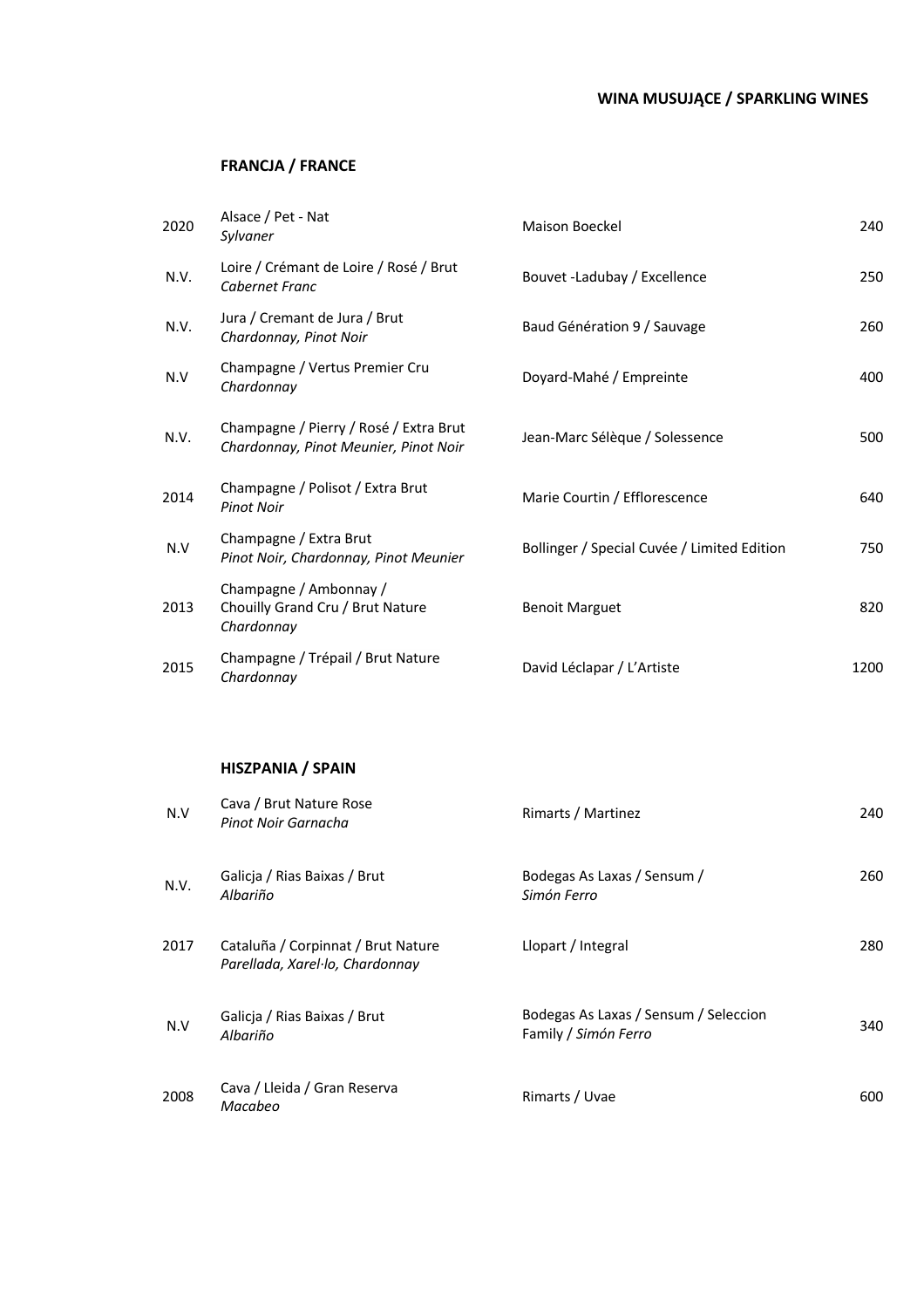## **POLSKA / POLAND**

| N.V  | Lubuskie / Grabin<br>Riesling            | Winnica Marcinowice /<br>Grzegorz Runowski | 260 |
|------|------------------------------------------|--------------------------------------------|-----|
|      | <b>AUSTRIA</b>                           |                                            |     |
| 2018 | Burgenland / Pet - Nat<br>Blaufrankisch  | Lichtenberger - Gonzalez                   | 275 |
|      | <b>SŁOWENIA / SLOVENIA</b>               |                                            |     |
| 2011 | Goriška Brda<br>Chardonnay, Ribolla      | Movia / Puro                               | 400 |
| 2010 | Goriška Brda / Rose<br><b>Pinot Noir</b> | Movia / Puro Rose                          | 400 |
|      |                                          |                                            |     |

# **SŁOWACJA / SLOVAKIA**

| 2018 | Pohronska Pahorkatina | Strekov 1075 | 320 |
|------|-----------------------|--------------|-----|
|      | Rizling Vlašský       |              |     |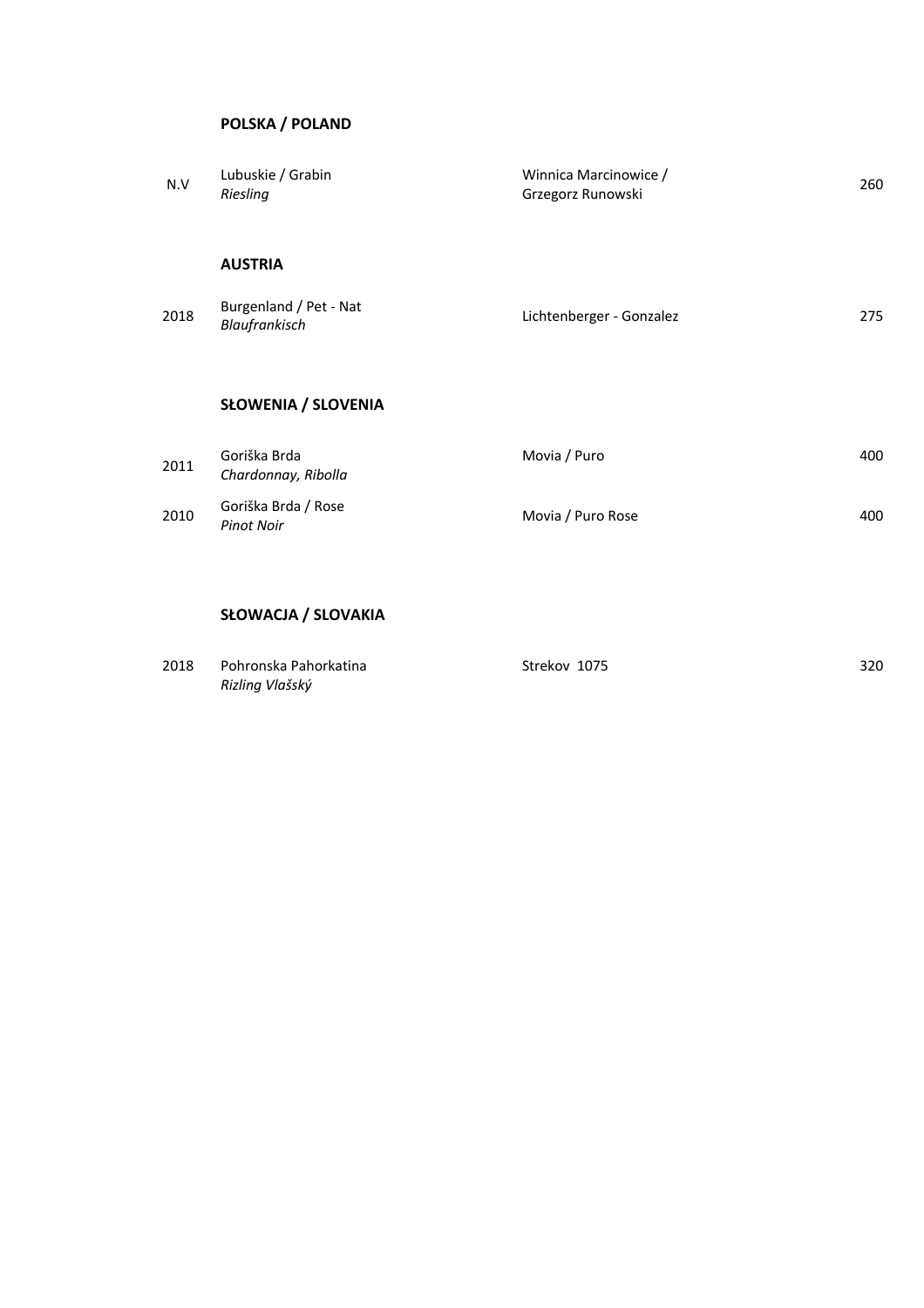# **WINA BIAŁE / WHITE WINES**

# **FRANCJA / FRANCE**

| 2020 | Loire / Pouilly-Fumé<br>Sauvignon Blanc                                    | <b>Cedrick Bardin</b>         |        | 220  |
|------|----------------------------------------------------------------------------|-------------------------------|--------|------|
| 2020 | Bourgogne / Chablis<br>Chardonnay                                          | Domaine du Colombier          |        | 240  |
| 2020 | Rhone Valley<br>Viognier                                                   | Jeanne Gaillard               |        | 250  |
| 2017 | Loire / Muscadet Sèvre et Maine<br>sur Lie / Clisson<br>Melon de Bourgogne | Domaine de la Pépière         |        | 280  |
| 2018 | Beaujolais Village / Brouilly<br>Chardonnay                                | Dufaitre / Laurence & Rémi    |        | 290  |
| 2017 | Bourgogne<br>Chardonnay                                                    | Patrice Rion                  |        | 300  |
| 2017 | Alsace / Grand Cru Zotzenberg<br>Gewürztraminer                            | Maison Boeckel                |        | 330  |
| 2017 | Bourgogne / Santenay /<br>Les Terrasses de Bievaux<br>Chardonnay           | Justin Girardin               |        | 360  |
| 2020 | Bourgogne<br>Chardonnay                                                    | Ami / Bourgogne Blanc         |        | 380  |
| 2016 | Bourgogne / Chablis /<br><b>Bougros Grand Cru</b><br>Chardonnay            | Domaince du Colombier         |        | 600  |
| 2012 | Jura / Château-Chalon<br>Savagnin                                          | Baud Génération 9 / Vin Jaune |        | 640  |
| 2018 | Rhone Valley / Condrieu<br>Viognier                                        | <b>Pierre Gaillard</b>        |        | 640  |
| 2012 | Côte de Jura<br>Savagnin                                                   | Domaine Baud                  | 150 cl | 760  |
| 2018 | Bourgogne / Puligny-Montrachet<br>Chardonnay                               | Jacques Carillon              |        | 840  |
| 2019 | Bourgogne / Mersault /<br>1er Cru Les Cras<br>Chardonnay                   | Domaine Joseph Voillot        |        | 1000 |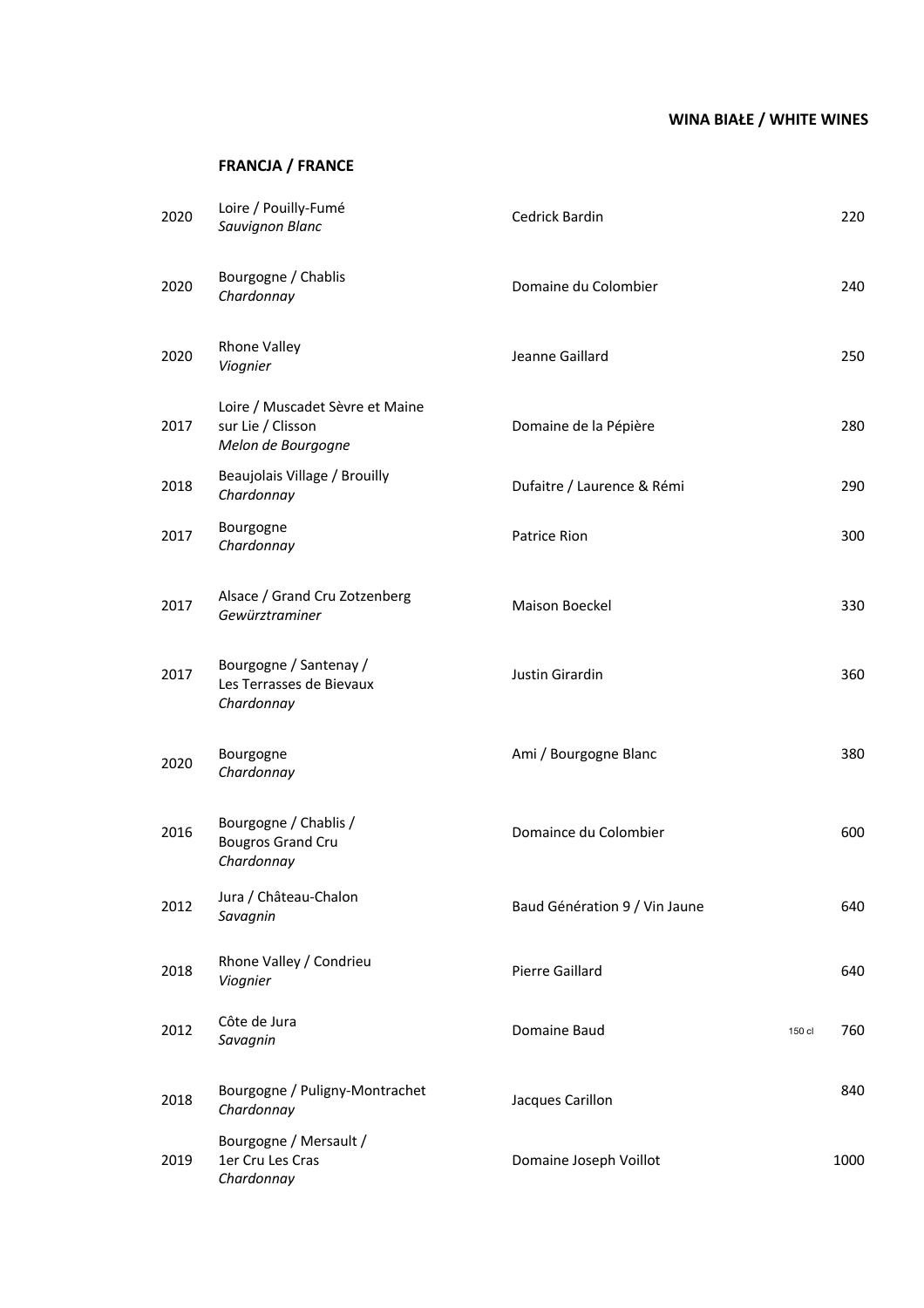# **WŁOCHY / ITALY**

|      | <b>SŁOWENIA / SLOVENIA</b>                                            |                                                      |     |
|------|-----------------------------------------------------------------------|------------------------------------------------------|-----|
| 2017 | Dão, Reserva<br>Encruzado                                             | Soito Wines                                          | 360 |
| 2018 | Dão, Reserva<br>Encruzado                                             | Quinta da Falorca                                    | 250 |
| 2019 | Douro<br>Rabigato, Arinto, Gouveio                                    | Muxagat Branco                                       | 230 |
| 2016 | Vinho Verde<br>Alvarinho, Loureiro, Arinto                            | Quintas do Homem / Vale do Homem                     | 210 |
|      | PORTUGALIA / PORTUGAL                                                 |                                                      |     |
| 2020 | Galicia / Rías Baixas<br>Albariño                                     | Palacio de Fefiñanes / Albariño de<br>Fefiñanes 1583 | 360 |
| 2018 | Ribeiro<br>Treixadura, Godello                                        | Coto de Gomariz                                      | 260 |
| 2018 | Priorat / La Morera de Montsant / Barranc<br>de la Bruixa<br>Garnatxa | Maius                                                | 240 |
| 2020 | Valencia / Utiel-Reguena<br>Malvasia, Macabeo, Merseguera, +2         | Bruno Murciano / Las Blancas                         | 220 |
|      | <b>HISZPANIA / SPAIN</b>                                              |                                                      |     |
| 2018 | Alto Adige<br>Chardonnay                                              | Cantina Girlan / Flora                               | 340 |
| 2018 | Piemonte<br>Chardonnay                                                | L'Armangia / Robi&Robi                               | 280 |
| 2019 | Friuli Colli Orientali<br>Ribolla Gialla                              | Marco Sara                                           | 230 |
| 2019 | Alto Adige<br>Gewürztraminer                                          | Cantina Girlan / Aime                                | 230 |
| 2020 | Alto Adige<br><b>Pinot Blanc</b>                                      | Cantina Girlan / Platt & Riegl                       | 220 |
| 2019 | Marche / Offida<br>Pecorino                                           | Poderi San Lazzaro / Pistillo                        | 200 |

| 2020 | Vipava<br><b>Pinot Gris</b> | Tilia Estate | 200 |
|------|-----------------------------|--------------|-----|
| 2020 | Vipava<br>Sauvignon Blanc   | Tilia Estate | 200 |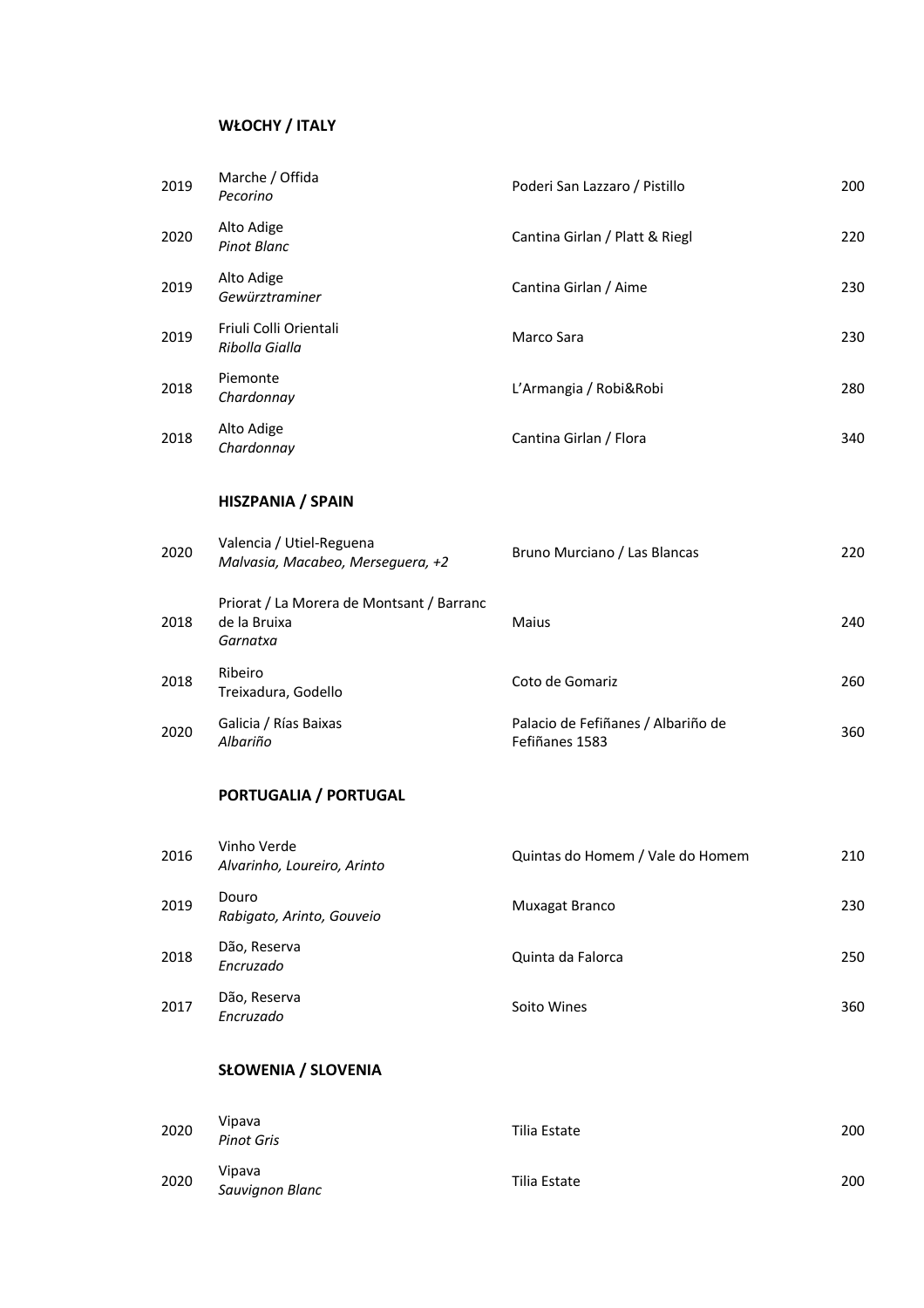# **POLSKA / POLAND**

| 2020 | Lubelskie / Wólka Złojecka<br>Hibernal                        | Artur Podhajny                             | 200 |
|------|---------------------------------------------------------------|--------------------------------------------|-----|
| 2020 | Lubelskie / Wólka Złojecka<br>Solaris                         | Artur Podhajny                             | 200 |
| 2019 | Lubelskie / Wólka Złojecka<br>Solaris, Hibernal, Seyval Blanc | Artur Podhajny / Cuvee White               | 200 |
| 2020 | Lubuskie / Zabór<br>Pinot Blanc                               | Winnica Ingrid / Jacek Kapała              | 230 |
| 2020 | Lubuskie / Grabin<br>Riesling                                 | Winnica Marcinowice /<br>Grzegorz Runowski | 240 |
| 2020 | Lubuskie / Grabin<br>Gewürztraminer                           | Winnica Marcinowice /<br>Grzegorz Runowski | 240 |
| 2020 | Świętokrzyskie / Radoszki<br>Seyval Blanc                     | Wojciech Król                              | 320 |
| 2020 | Świętokrzyskie / Radoszki<br>Chardonnay                       | Wojciech Król                              | 360 |

## **NIEMCY / GERMANY**

| 2018 | Rheinhessen / Aulenberg<br>Pinot Blanc                                                             | Weingut Götz / H1     | 210 |
|------|----------------------------------------------------------------------------------------------------|-----------------------|-----|
| 2020 | Rheinhessen / Aulenberg<br><b>Pinot Gris</b>                                                       | Weingut Götz / H2     | 220 |
| 2018 | Mosel / Trittenheimer / Kabinett<br>Riesling                                                       | Weingut Grans-Fassian | 250 |
| 2019 | Rheinhessen / Flonheim<br>Müller-Thurgau, Faber, Würzer, Bacchus,<br>Riesling, Scheurebe, Silvaner | Marto Wines / Weiss   | 260 |
| 2016 | Franken / Erste Lage /<br>Retzstadter Langender<br>Riesling                                        | <b>Rudolf May</b>     | 320 |
| 2019 | Franken / Erste Lage /<br>Retzstadter Langender<br>Silvaner                                        | <b>Rudolf May</b>     | 350 |
| 2016 | Mosel / Trittenheimer Apotheke GG<br>Riesling                                                      | Weingut Grans-Fassian | 400 |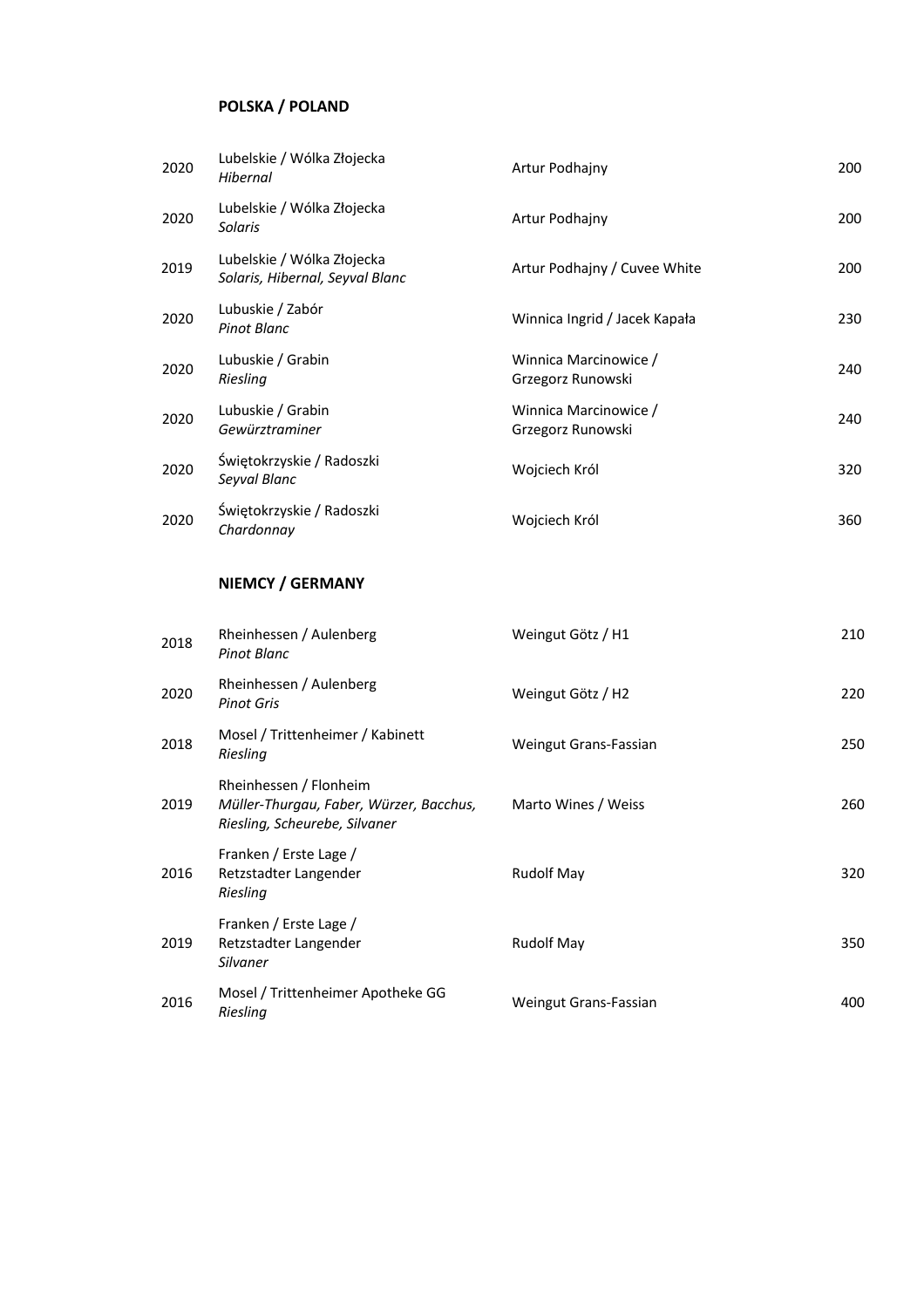# **AUSTRIA**

| 2016 | Burgenland<br>Grüner Veltliner, Welschriesling, Pinot Blanc                    | Lichtenberger - González /<br>Muschelkalk Weiss | 200 |
|------|--------------------------------------------------------------------------------|-------------------------------------------------|-----|
| 2021 | Weinviertel / Braitenpuechtorff<br>Grüner Veltliner, Riesling, Chardonnay, +10 | Ingrid Groiss / Gemischter Satz                 | 210 |
| 2020 | Traisental<br>Grüner Veltliner                                                 | Markus Huber / Obere Steigen                    | 240 |
| 2020 | Weinviertel / Ried In der Schablau<br>Grüner Veltliner                         | Ingrid Groiss / DAC Reserve                     | 260 |
| 2020 | Südsteiermark<br>Sauvignon Blanc                                               | Manfred Tement / Kalk&Kreide                    | 280 |
| 2017 | Kamptal / Ried Heiligenstein<br>Riesling                                       | Barbara Öhlzelt                                 | 320 |
| 2017 | Weinviertel / Ried Sauberg<br>Grüner Veltliner                                 | Ingrid Groiss / Tradition Reserve               | 340 |
| 2018 | Kamptal / Ried Loisenberg<br>Grüner Veltliner                                  | Fred Loimer                                     | 360 |
| 2020 | Kamptal / Ried Loisenberg<br>Riesling                                          | Fred Loimer                                     | 380 |
| 2018 | Steiermark<br>Welschriesling, Riesing, Grüner Veltliner                        | Hartmut Aubell / Weingut Rebenhof               | 450 |
| 2018 | Wachau / Ried Loibenberg / Smaragd<br>Grüner Veltliner                         | F. X. Pichler                                   | 720 |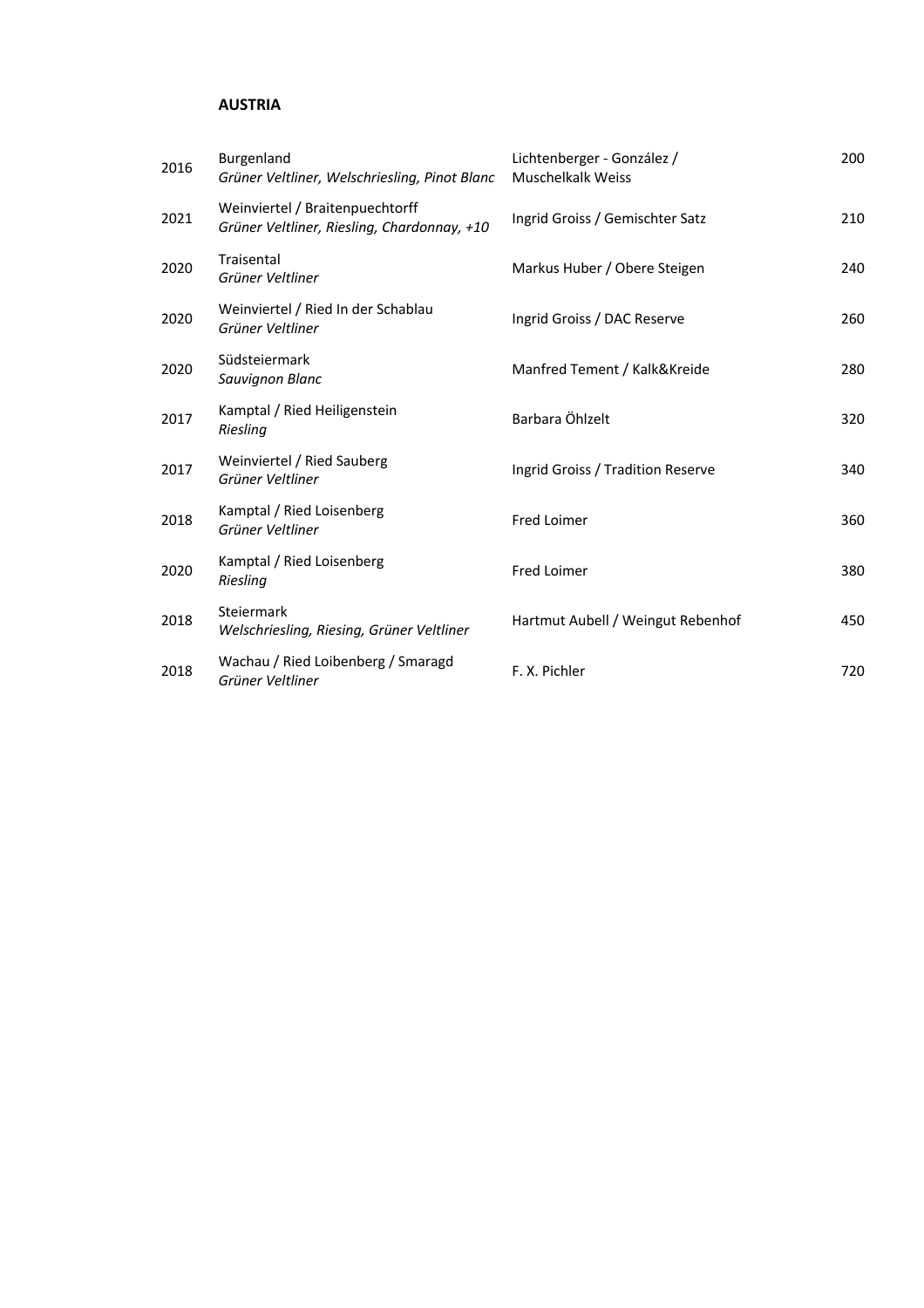# **WĘGRY / HUNGARY**

| 2018 | Tokaj / Bábakút<br>Furmint                       | Patricius / Furmint Green        | 210 |
|------|--------------------------------------------------|----------------------------------|-----|
| 2020 | Pannonhalmi<br>Chardonnay, Pinot Blanc, Viognier | Apátsági Pincészet / Hemina      | 230 |
| 2018 | Tokaj-Hegyalja<br>Hárslevelű                     | Bodrog Bőrműhely / Lapis         | 240 |
| 2018 | Tokaj / Nyűlásző<br>Furmint, Hárslevelű          | Budoházy                         | 260 |
| 2014 | Balaton / Badascony<br>Riesling                  | Istvana Bencze / Uranus          | 290 |
| 2020 | Pannonhalmi<br>Riesling                          | Apátsági Pincészet / Prior       | 300 |
| 2018 | Tokaj / Szárhegy<br>Furmint                      | Patricius / Furmint Selection    | 320 |
| 2013 | Tokaj-Hegyalja / Félszáraz<br>Hárslevelű         | Mives Borház / Istenhegy-Meggyes | 320 |
| 2018 | Tokaj-Hegyalja / Erdőbénye / Palánkos<br>Furmint | Abraham Pince                    | 380 |
| 2019 | Balaton / Badascony<br>Kéknyelű                  | Istvana Bencze                   | 440 |

# **NEW WORLD / NOWY ŚWIAT**

| 2020 | Chile / Itata<br>Pais, Carinena                         | Garage Wine Co / Phoenix  | 210 |
|------|---------------------------------------------------------|---------------------------|-----|
| 2018 | New Zealand / Marlborough / Fairhall<br>Riesling        | Greywacke / Kevin Judd    | 280 |
| 2012 | New Zealand / Marlborough / Waihopai<br>Riesling        | Spy Valley / Envoy        | 290 |
| 2016 | New Zealand / Marlborough / South Islands<br>Chardonnay | Greywacke / Kevin Judd    | 360 |
| 2020 | South Africa / Swartland / Malmesbury<br>Chenin Blanc   | A.A.Badenhorst / Klip Kop | 460 |
| 2016 | USA / California / Anderson Valley<br>Chardonnay        | Lioco / Demuth            | 620 |
| 2013 | USA / California / Santa Cruz Mountains<br>Chardonnay   | Mount Eden Vineyards      | 900 |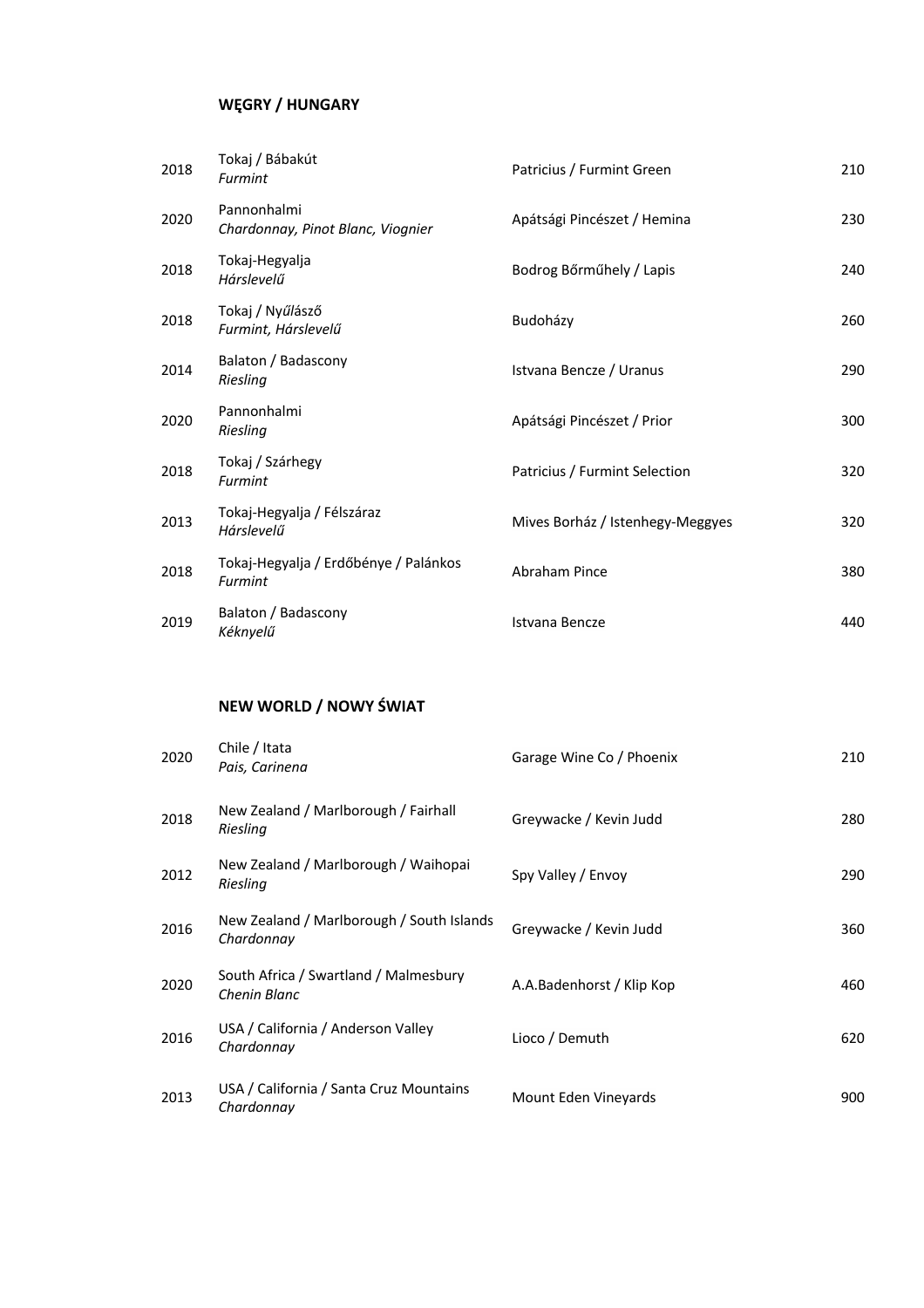# **WINA POMARAŃCZOWE / ORANGE WINES**

## **FRANCJA / FRANCE**

| 2021 | Alsace<br>Gewürztraminer, Muscat, Riesling                                                | Les Vines Pirouettes / Eros | 260 |
|------|-------------------------------------------------------------------------------------------|-----------------------------|-----|
| 2018 | Provence / Saint-Rémy-de-Provence<br>Roussanne, Rolle, Chardonnay, Muscat<br><b>Blanc</b> | Domaine Milan / Luna & Gaia | 400 |
|      | <b>WŁOCHY / ITALY</b>                                                                     |                             |     |
| 2017 | Sicilia / Etna<br>Carricante, Catarratto, Minnella, Inzolia,<br>Grecanico                 | Etnella / Kaos 5.0 Bianco   | 360 |
|      | POLSKA / POLAND                                                                           |                             |     |
| 2020 | Lubelskie / Wólka Złojecka<br><b>Solaris</b>                                              | Artur Podhajny              | 200 |
|      | <b>CZECHY / CZECH REPUBLIC</b>                                                            |                             |     |
|      |                                                                                           |                             |     |
| 2015 | Morava<br>Veltlinske Zelene                                                               | DomaineM / Wood             | 320 |
|      |                                                                                           |                             |     |
|      | <b>SŁOWACJA / SLOVAKIA</b>                                                                |                             |     |
| 2019 | Južnoslovenská / Nová Vieska<br><b>Pinot Gris</b>                                         | András Mátyás / Sandwich    | 230 |
| 2013 | Južnoslovenská / Nová Vieska<br>Pinot Blanc, Welschriesling, Riesling                     | András Mátyás / Saradora    | 300 |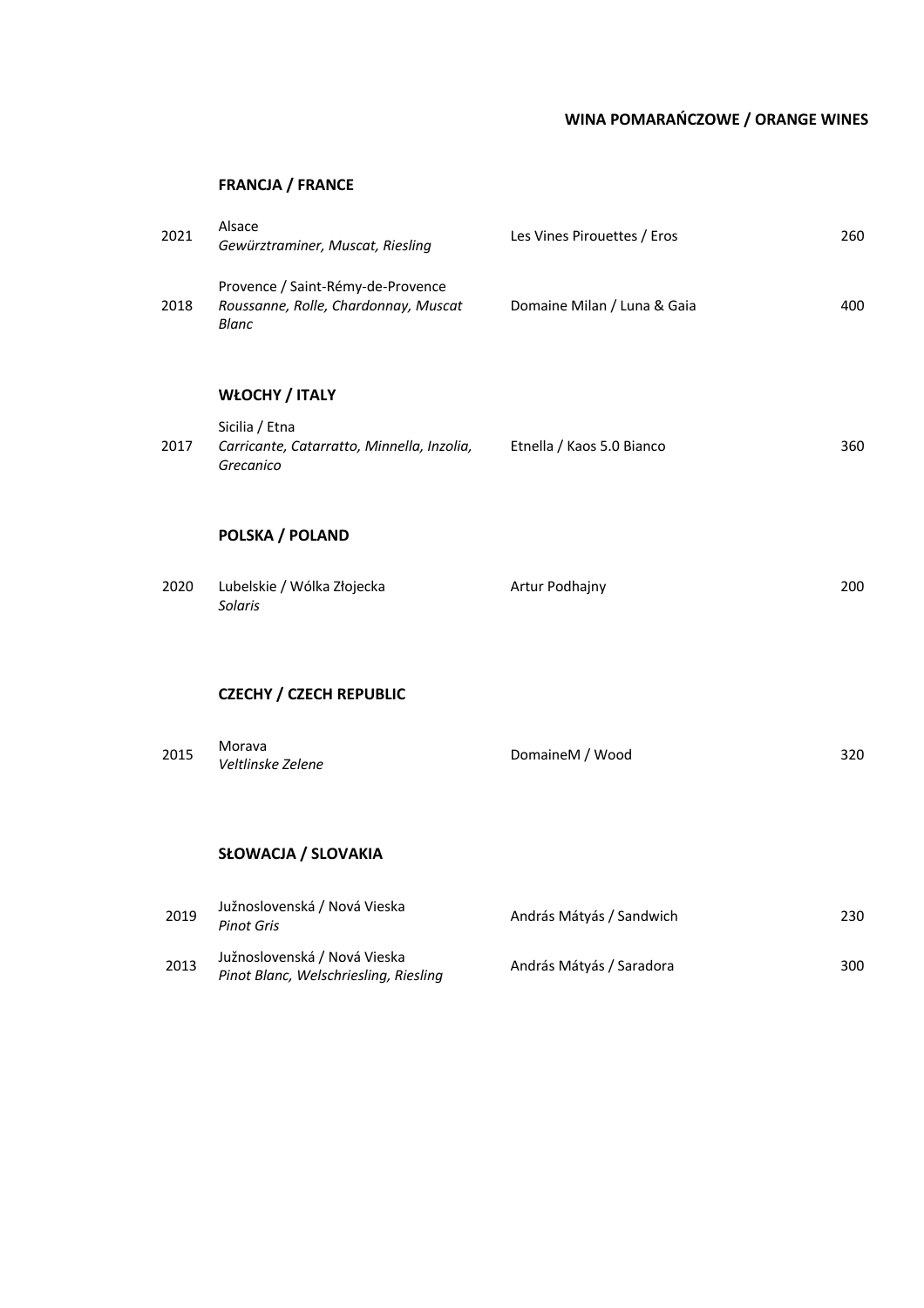#### **AUSTRIA**

| 2019 | Burgenland<br>Chardonnay, Muscat Ottonel, Grüner<br>Veltliner, Traminer | Weingut Pittnauer / Perfect Day | 280 |
|------|-------------------------------------------------------------------------|---------------------------------|-----|
| 2019 | Traisental / Alte Setzen<br>Grüner Veltliner                            | Markus Huber / Metamorphosis    | 400 |
| 2015 | Kamptal<br>Grüner Veltliner                                             | Fred Loimer / Achtung!          | 440 |

#### **SŁOWENIA / SLOVENIA**

| 2011 | Istria<br>Korenika & Moškon / Sulne<br>320 |  |  |  |  |
|------|--------------------------------------------|--|--|--|--|
|      | Malvasia, Chardonnay, Pinot Grigio         |  |  |  |  |

## **GRUZJA / GEORGIA**

| Imereti<br>Tsolikouri | 300                               |
|-----------------------|-----------------------------------|
|                       |                                   |
|                       | Ramaz Nikoladze / Solikouri Amber |

## **NOWA ZELANDIA / NEW ZEALAND**

| 2019 | Canterbury      | The Hermit Ram / Skin Fermented | 280 |
|------|-----------------|---------------------------------|-----|
|      | Sauvignon Blanc |                                 |     |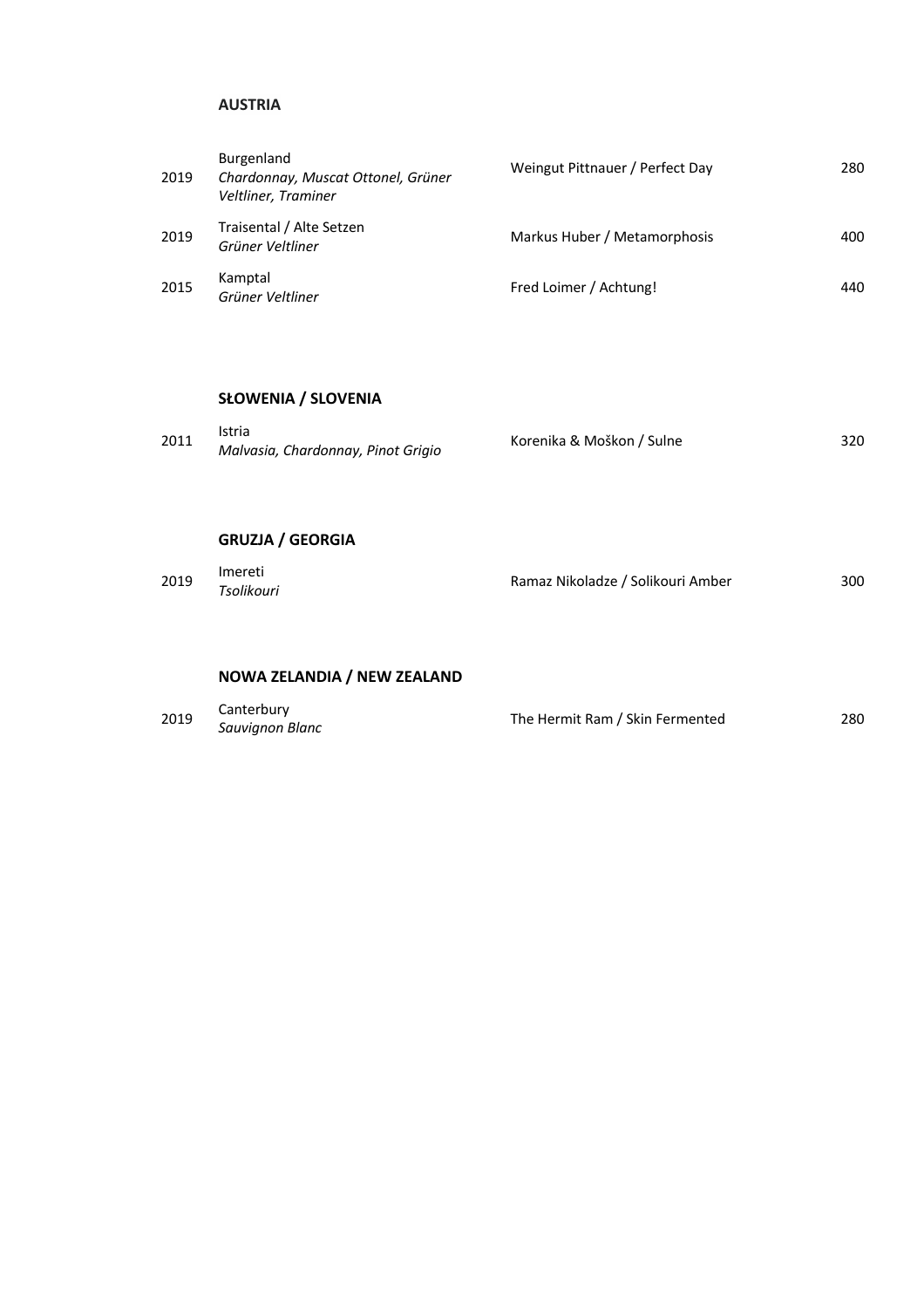# 2019 Rioja<br>Tempranillo *Tempranillo* Valenciso / Rose <sup>240</sup> **POLSKA / POLAND** <sup>2020</sup> Lubelskie / Wólka Złojecka *Rondo, Leon Millot, Marachel Foch* Artur Podhajny 200 **CZECHY / CZECH REPUBLIC** 2019 Moravia / Němčičky *Blauer Portugieser, Blaufrankisch, St. Laurent, + 3* Richard Stávek / Divy Rysak 360 **SŁOWACJA / SLOVAKIA** 2020 Novohrad / Veľký Krtíš<br>*Pinot Noir Pinot Noir* David Kušický / Hey Mate! <sup>230</sup>

#### **ANGLIA / ENGLAND**

| 2018 | East Sussex                | Henners / Native Grace | 270 |
|------|----------------------------|------------------------|-----|
|      | Pinot Meunieur, Pinot Noir |                        |     |

#### **HISZPANIA / SPAIN**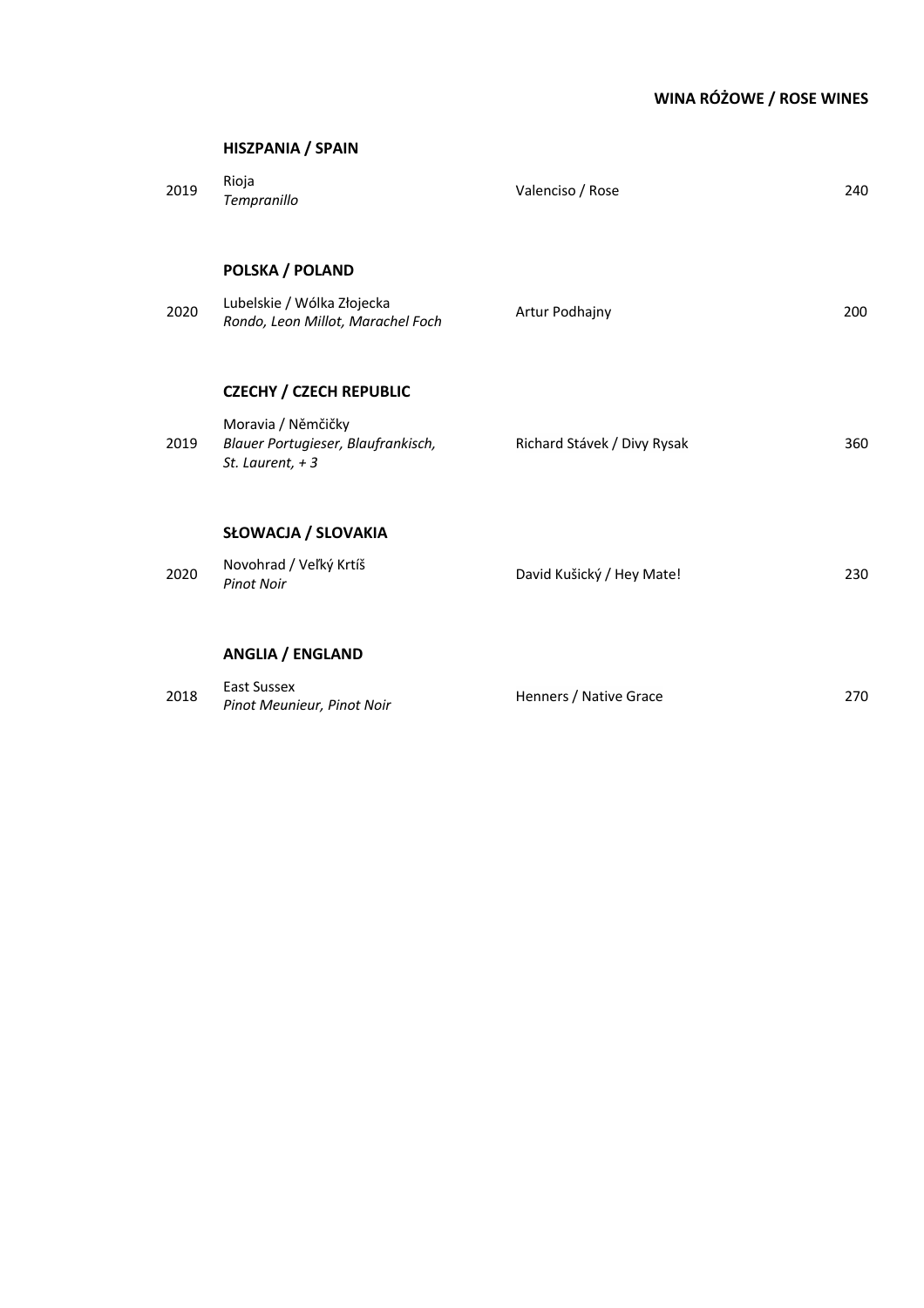# **WINA CZERWONE / RED WINES**

# **FRANCJA / FRANCE**

| 2015 | Rhone Valley / Vacqueyras<br>Grenache, Syrah                                         | Domaine Saint Pierre                                  | 260 |
|------|--------------------------------------------------------------------------------------|-------------------------------------------------------|-----|
| 2018 | Rhone Valley / Crozes-Hermitage<br>Syrah                                             | Lavau                                                 | 280 |
| 2018 | Rhone Valley / Gigondas<br>Syrah, Grenache, Mourvedre                                | Lavau                                                 | 320 |
| 2019 | Bourgogne / Hautes-Cotes De Nuits<br><b>Pinot Noir</b>                               | Patrice Rion / Les Dames Haguettes                    | 340 |
| 2011 | Bordeaux / Haut-Médoc<br>Cabernet Sauvigon, Merlot                                   | Château Lanessan                                      | 400 |
| 2019 | Bourgogne / Maranges<br><b>Pinot Noir</b>                                            | Ami                                                   | 420 |
| 2008 | Jura / Côtes du Jura<br><b>Pinot Noir</b>                                            | Château d'Arlay                                       | 450 |
| 2019 | Rhone Valley / Cháteaunauf-du-Pape<br>Syrah, Grenache, Mourvedre, Cinsault           | Domaine Du Vieux Lazaret / Famile Quiot               | 500 |
| 2009 | Bordeaux / Graves / Pessac-Léognan<br>Cabernet Sauvignon, Merlot                     | Château Malartic-Lagravière /<br>Le Comte de Malartic | 560 |
| 2018 | Bourgogne / Pommard<br><b>Vieilles Vignes</b><br><b>Pinot Noir</b>                   | Domaine Joseph Voillot                                | 740 |
| 2017 | Bourgogne / Volnay<br><b>Vieilles Vignes</b><br><b>Pinot Noir</b>                    | Domaine Joseph Voillot                                | 760 |
| 2014 | Bourgogne / Nuits-Saint-Georges<br>Clos Des Argillieres 1er Cru<br><b>Pinot Noir</b> | Patrice Rion                                          | 780 |
| 2016 | Bourgogne / Gevrey-Chambertin<br><b>Pinot Noir</b>                                   | Remoissent Pere & Fils                                | 800 |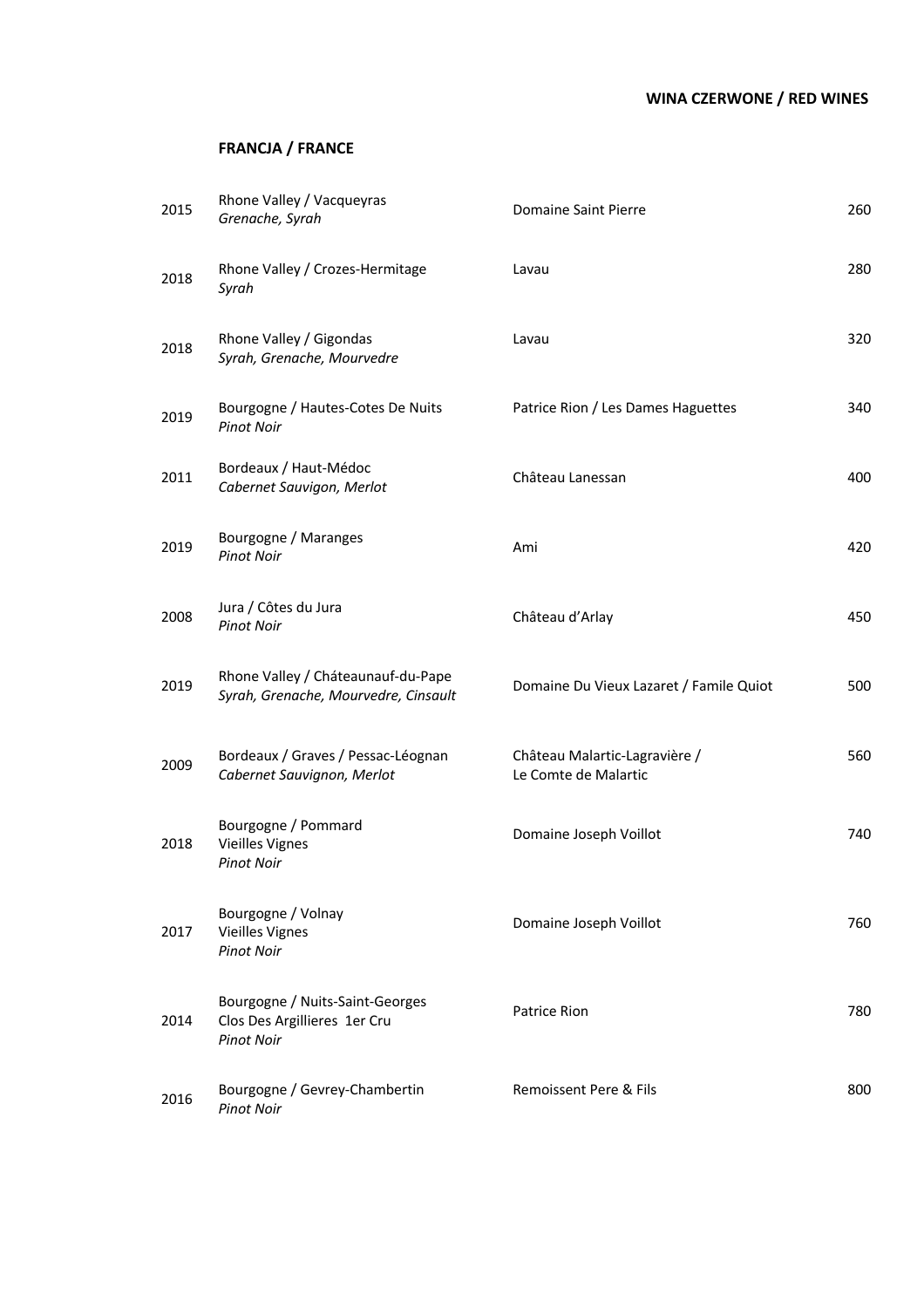| 2001 | Bordeaux / Saint - Emilion/<br>Grand Cru Classé<br>Merlot, Cabernet Franc                              | Château Barde Haut                                | 760  |
|------|--------------------------------------------------------------------------------------------------------|---------------------------------------------------|------|
| 2017 | Rhone Valley / Cote - Rotie<br>Syrah                                                                   | Pierre Gaillard / Esprit de Blonde                | 1180 |
| 2006 | Bordeaux / Pomerol<br><b>Grand Cru Classe</b><br>Merlot                                                | Clos L'Eglise                                     | 1200 |
| 1996 | Bordeaux / Saint-Estephe /<br>Quatrième Grand Cru Classe<br>Merlot, Cabernet Sauvignon, Cabernet Franc | Château Lafon-Rochet                              | 1320 |
| 2005 | Bordeaux / Pauillac /<br>Deuxièmes Grand Cru Classe<br>Bordeaux red blend                              | Château Pichon Longueville Comtesse de<br>Lalande | 2250 |
| 1986 | Bordeaux / Saint-Julien<br><b>Grand Cru Classe</b><br>Merlot                                           | Château Ducru-Beaucaillou                         | 2900 |

# **WŁOCHY / ITALY**

| 2018          | <b>Sicilia</b><br>Nero d'Avola                              | Serramarrocco                     | 200 |
|---------------|-------------------------------------------------------------|-----------------------------------|-----|
| 2020          | Emilia-Romagna<br>Barbera, Bonarda                          | La Stoppa / Trebbiolo             | 270 |
| 2010          | Emilia-Romagna<br><b>Barbera</b>                            | La Stoppa / Barbera della Stoppa  | 360 |
| 2016          | Alto Adige / Riserva<br><b>Pinot Noir</b>                   | Cantina Girlan / Trattmann        | 440 |
| 2014          | Piedmont / Barolo<br><b>Nebbiolo</b>                        | Gagliasso / Rocche dell'Anunziata | 520 |
| 2015          | Piedmont / Barbaresco / Naive / Starderi<br><b>Nebbiolo</b> | Renato Fenocchio                  | 640 |
| 2011/<br>2013 | Tuscany / Brunello di Montalcino<br>Sangiovese Grosso       | Salicutti                         | 850 |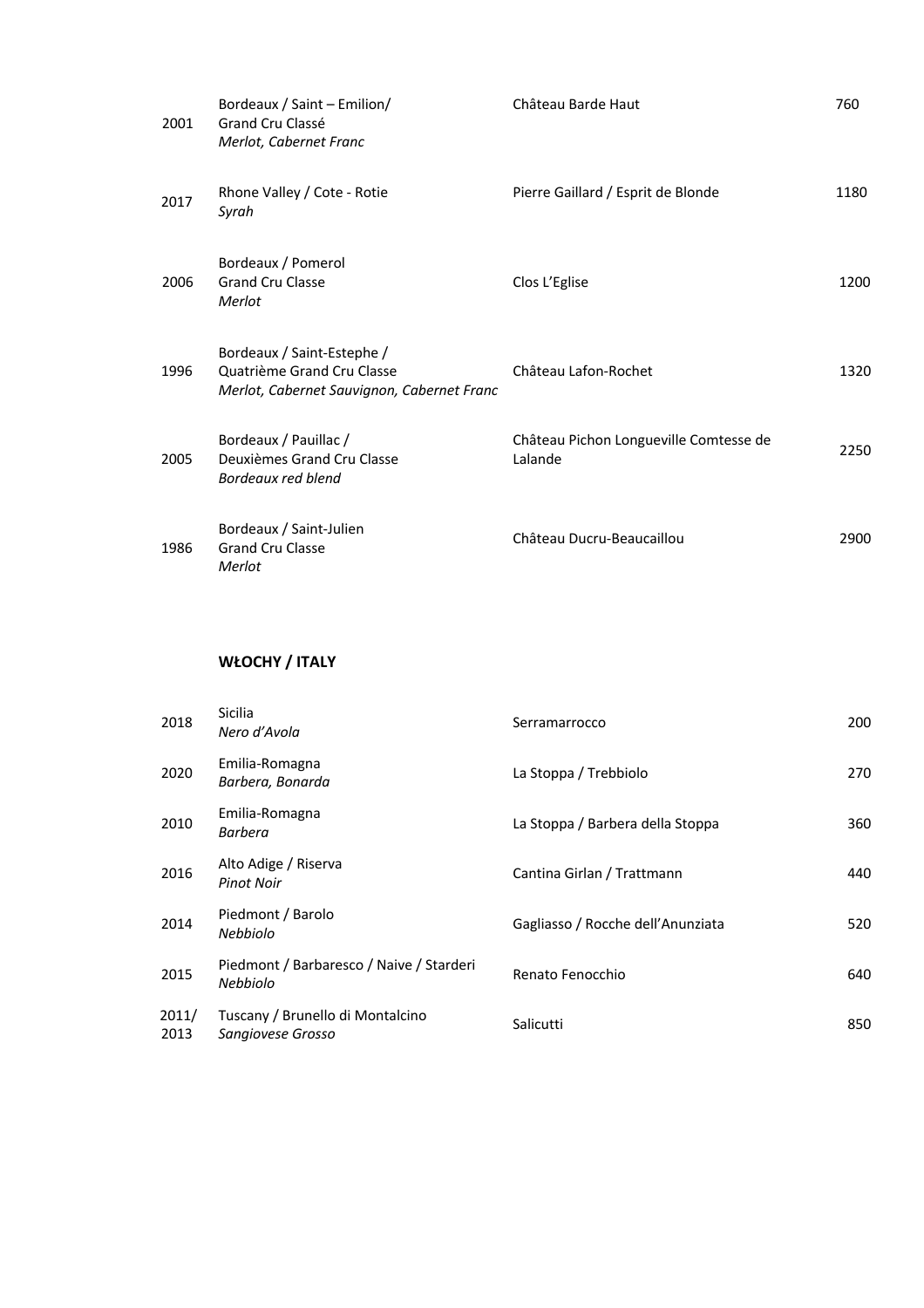## **HISZPANIA / SPAIN**

| 2018 | Ribera del Duero<br>Tempranillo                   | Finca La Jaula / Crianza            |           | 240 |
|------|---------------------------------------------------|-------------------------------------|-----------|-----|
| 2012 | Valencia<br>Monastrell, Syrah, Cabernet Sauvignon | Mosyca / DOP Alicante               |           | 260 |
| 2018 | Priorat<br>Garnacha, Cabernet Sauvignon, Carignan | Maius / Classic Priorat             |           | 280 |
| 2014 | Rioja / Reserva<br>Tempranillo                    | Valenciso                           |           | 360 |
| 2019 | Priorat<br>Garnacha, Carignan, Merlot, Syrah      | Vall Llach / Embruix                |           | 450 |
| 2019 | Ribera del Duero / Castilla y León<br>Tempranillo | Dominio de Pingus / PSI             |           | 580 |
| 2009 | Rioja / Reserva<br>Tempranillo                    | R. Lopez de Heredia / Vina Tondonia |           | 600 |
| 2009 | Rioja / Reserva<br>Tempranillo                    | Valenciso                           | 150<br>cl | 720 |

# **PORTUGALIA / PORTUGAL**

| 2012 | Dão, Colheita<br>Touriga Nacional, Jaen, Alfrocheiro        | Quinta da Falorca    | 210 |
|------|-------------------------------------------------------------|----------------------|-----|
| 2016 | Douro<br>Touriga Nacional, Touriga Franca                   | <b>Muxagat Tinto</b> | 230 |
| 2001 | Dão, Reserva<br>Touriga Nacional, Rufete, Jaen, Alfrocheiro | Quinta da Falorca    | 400 |

### **POLSKA / POLAND**

| 2020 | Lubelskie / Wólka Złojecka<br>Cabernet Blend            | Artur Podhajny                | 200 |
|------|---------------------------------------------------------|-------------------------------|-----|
| 2020 | Lubelskie / Wólka Złojecka<br>Rondo                     | Artur Podhajny                | 200 |
| 2020 | Lubuskie / Zabór<br>Pinot Noir                          | Winnica Ingrid / Jacek Kapała | 240 |
| 2018 | Świętokrzyskie / Radoszki<br>Merlot, Cabernet Sauvignon | Wojciech Król                 | 360 |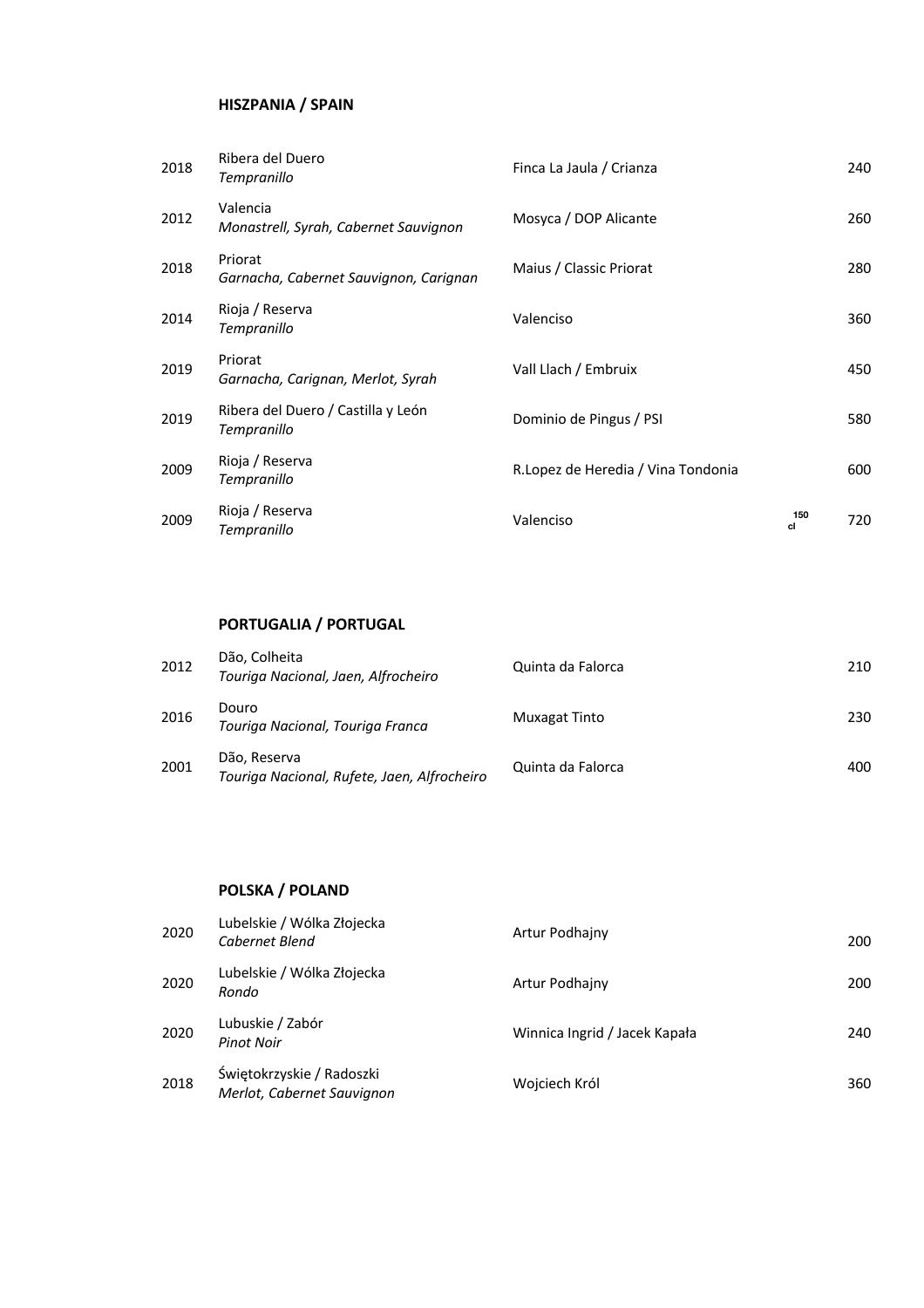## **NIEMCY / GERMANY**

| 2020 | Ahr<br>Spätburgunder, Dornfelder                                     | Weingut Kreuzberg / Jraaduss | 200 |
|------|----------------------------------------------------------------------|------------------------------|-----|
| 2019 | Ahr<br>Spätburgunder                                                 | Weingut Kreuzberg            | 240 |
| 2016 | Baden<br>Spätburgunder                                               | Vorgrimmler                  | 360 |
| 2017 | Ahr / Bad Neuenahrer Sonnenberg GG<br>Spätburgunder                  | Weingut Kreuzberg            | 520 |
| 2014 | Franken / Erste Lage /<br>Retzbacher Benediktusberg<br>Spätburgunder | Rudolf May / Recis           | 560 |
|      | <b>AUSTRIA</b>                                                       |                              |     |
| 2017 | Burgenland / Weinland<br>Sankt Laurent                               | Pittnauer                    | 200 |
| 2017 | Traisental / Ried Hochschopf<br>Sankt Laurent                        | Markus Huber                 | 230 |
| 2017 | Traisental / Ried Rosenweg<br><b>Pinot Noir</b>                      | Markus Huber                 | 270 |
| 2017 | Burgenland / Mittelburgerland<br>Blaufränkisch                       | Weninger / Hochäcker         | 300 |
| 2017 | Burgenland / Mittelburgerland<br>Blaufränkisch                       | Weninger / Ried Kirchholz    | 360 |
|      | <b>WEGRY / HUNGARY</b>                                               |                              |     |
| 2017 | Szekszárd<br>Kadarka                                                 | Vida Peter / Bonsai          | 200 |

| 2017 | Kadarka                                                              | Vida Peter / Bonsai          | 200 |
|------|----------------------------------------------------------------------|------------------------------|-----|
| 2016 | Sopron<br>Cabernet Sauvignon                                         | Linzer-Orosz / Sámuel Linzer | 210 |
| 2018 | Sopron<br>Kékfrankos                                                 | Weninger                     | 230 |
| 2019 | Eger<br><b>Pinot Noir</b>                                            | St.Andrea / Csakegyszóval    | 250 |
| 2018 | Pannonhalmi<br><b>Pinot Noir</b>                                     | Apátsági Pincészet           | 300 |
| 2018 | Eger<br>Kékfrankos, Merlot, Pinot Noir, +3                           | St Andrea / Hangács          | 360 |
| 2018 | Villány / CsillagVölgy<br>Cabernet Franc                             | Attila Gere / Villányi Franc | 440 |
| 2017 | Villány / Dél-Pannónia<br>Cabernet Franc, Merlot, Cabernet Sauvignon | Attila Gere / Kopár          | 520 |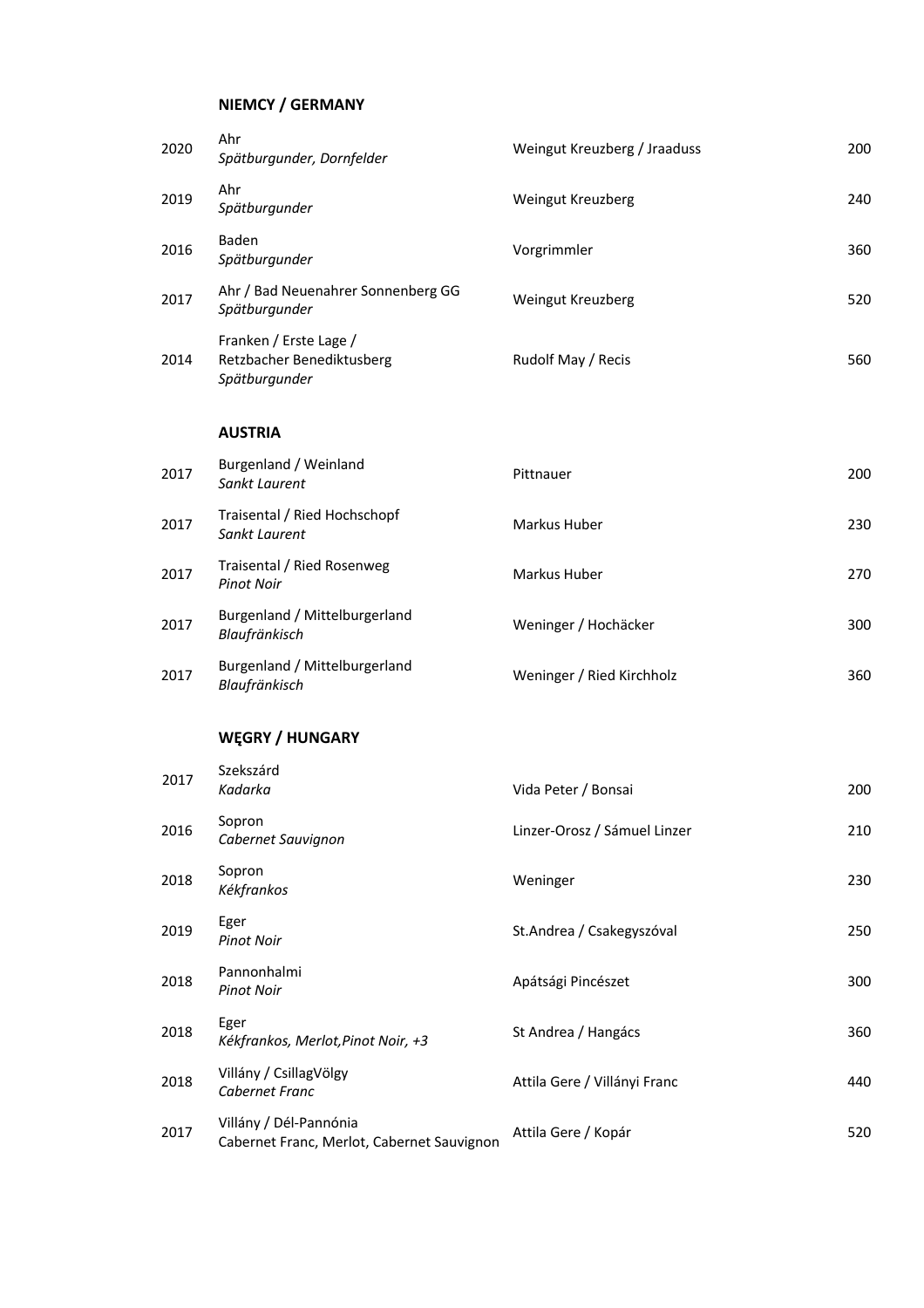| 2017 | Vipava<br><b>Pinot Noir</b> | Tilia Estate / Pinot Noir Estate | 320 |
|------|-----------------------------|----------------------------------|-----|
|      |                             |                                  |     |

# **GRECJA / GREECE**

| 2017 | Macedonia          |                       | 240 |
|------|--------------------|-----------------------|-----|
|      | Xinomavro, Roditis | Ktima Ligas / XI - RO |     |

# **NEW WORLD / NOWY ŚWIAT**

| 2017 | Argentina / Patagonia / Red Soil / Rio Negro<br><b>Pinot Noir</b>       | <b>Manos Negras</b>               |        | 210 |
|------|-------------------------------------------------------------------------|-----------------------------------|--------|-----|
| 2019 | Chile / Central Valley / Itata Valley<br>País                           | Garage Wine Co / 215 BC Ferment   |        | 220 |
| 2018 | Argentina / Mendoza / Paraje Altamira<br><b>Malbec</b>                  | Zaha / Toko Vineyard              |        | 260 |
| 2015 | Chile / Valle de Colchagua<br>Syrah, Carmenere, Cabernet Sauvignon, + 6 | Emiliana, Los Robles / Coyam      |        | 280 |
| 2017 | Chile / Valle de Maipo<br>Cabernet Sauvignon                            | Garage Wine Co / Lot#91           |        | 320 |
| 2015 | Chile / Valle de Maule<br>Carignan                                      | Garage Wine Co / Lot#65           |        | 320 |
| 2017 | USA / California / Central Coast<br>Zinfandel                           | Birichino                         |        | 360 |
| 2019 | New Zealand / North Canterbury<br><b>Pinot Noir</b>                     | The Hermit Ram                    |        | 400 |
| 2016 | New Zealand / South Islands / Marlborough<br><b>Pinot Noir</b>          | <b>Blank Canvas / Upton Downs</b> |        | 450 |
| 2015 | Chile / Valle de Colchagua<br>Syrah, Carmenere, Cabernet Sauvignon, + 6 | Emiliana, Los Robles / Coyam      | 150 cl | 560 |
| 2013 | USA / California / Central Coast<br>Grenache, Syrah, Mourvedre          | Le Cigare Volant                  |        | 580 |
| 2014 | Australia / Victoria, Yarra Valley<br>Syrah                             | Jamsheed Wines / Seville          |        | 600 |
| 2016 | USA / California / Sonoma Coast<br><b>Pinot Noir</b>                    | Lioco / Laguna                    |        | 620 |
| 2015 | Lebanon / Bekaa Valley<br>Cabernet Sauvignon                            | Gaston Hochar / Chateau Musar     |        | 640 |
| 2000 | Lebanon / Bekaa Valley<br>Cabernet Sauvignon                            | Gaston Hochar / Chateau Musar     |        | 800 |